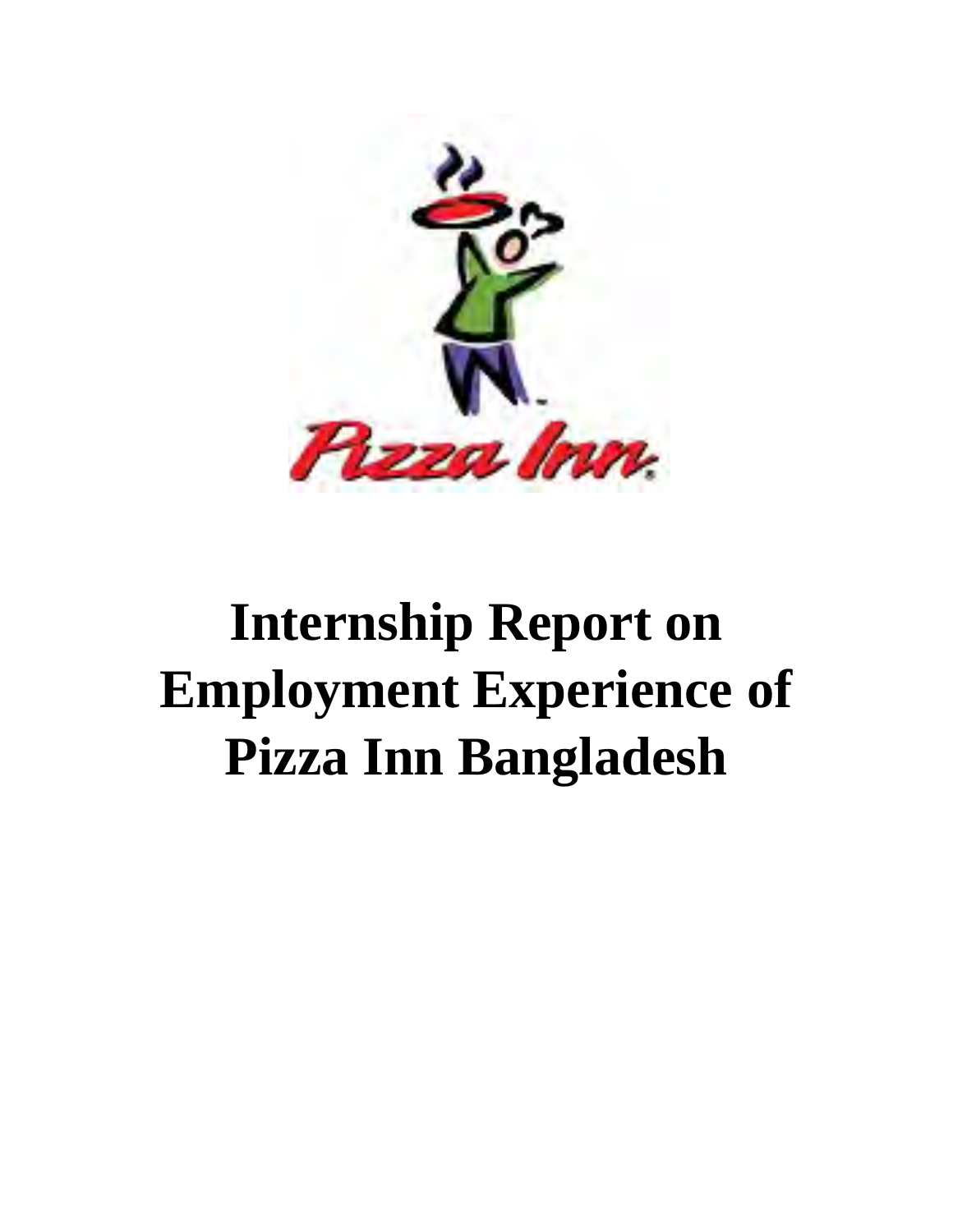**General Report on Employment Experience on** 

#### **Pizza Inn Bangladesh**



**Submitted to Tahsan Rahman Khan Senior Lecturer, BRAC Business School BRAC University**

> **Submitted by Md. Mehedee Zaman Sonnet Id- 10204050**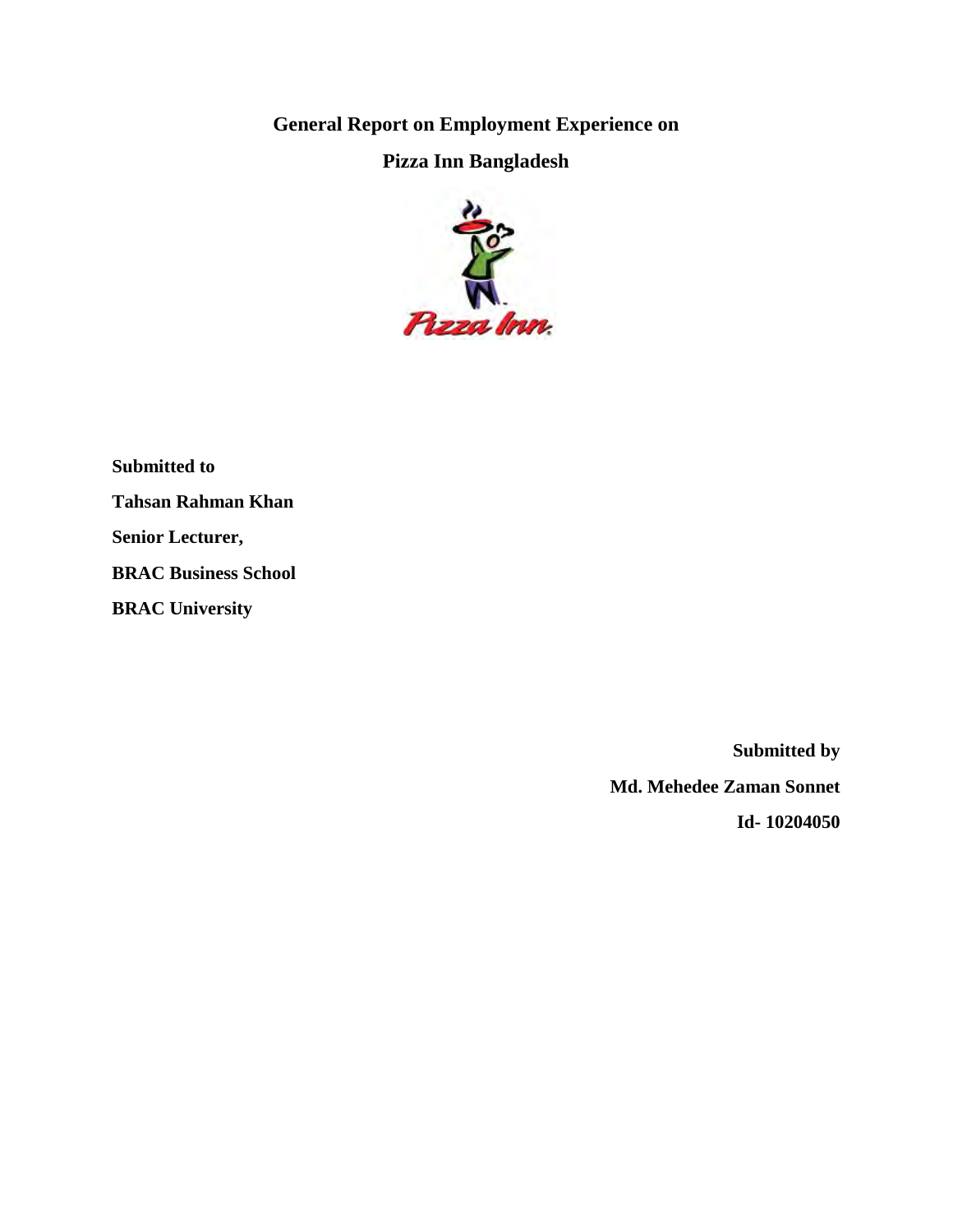## Letter of transmittal

19<sup>th</sup> December, 2015

Tahsan Rahman Khan

Senior Lecturer,

BRAC Business School

BRAC University

#### **Subject: Internship Report**

Dear Sir,

It is a great pleasure to present to you my internship report on which I have diligently worked on during my internship attachment period with Marketing Department at Pizza Inn Bangladesh – Mohammed Foods and Allieds from May  $10^{th}$  September to  $28^{th}$ August, 2015.

I have learned the most interesting and amazing experience while working for this report. I have worked as an intern under the supervision of Mr. SabbirNewaz, Manager, Brand Development. My learning in marketing department has not only been fruitful but it also given me a new insight about a very competitive market. I feel most privileged for working as intern in a very reputed international pizza chain shop. As per your requirement I basically made this report on ny daily day to day activities. I am hoping that the report will meet the standards which you want. I am always available for further query and clarification.

Thank you so much.

Yours Sincerely,

Md. Mehedee Zaman

Student ID #10204050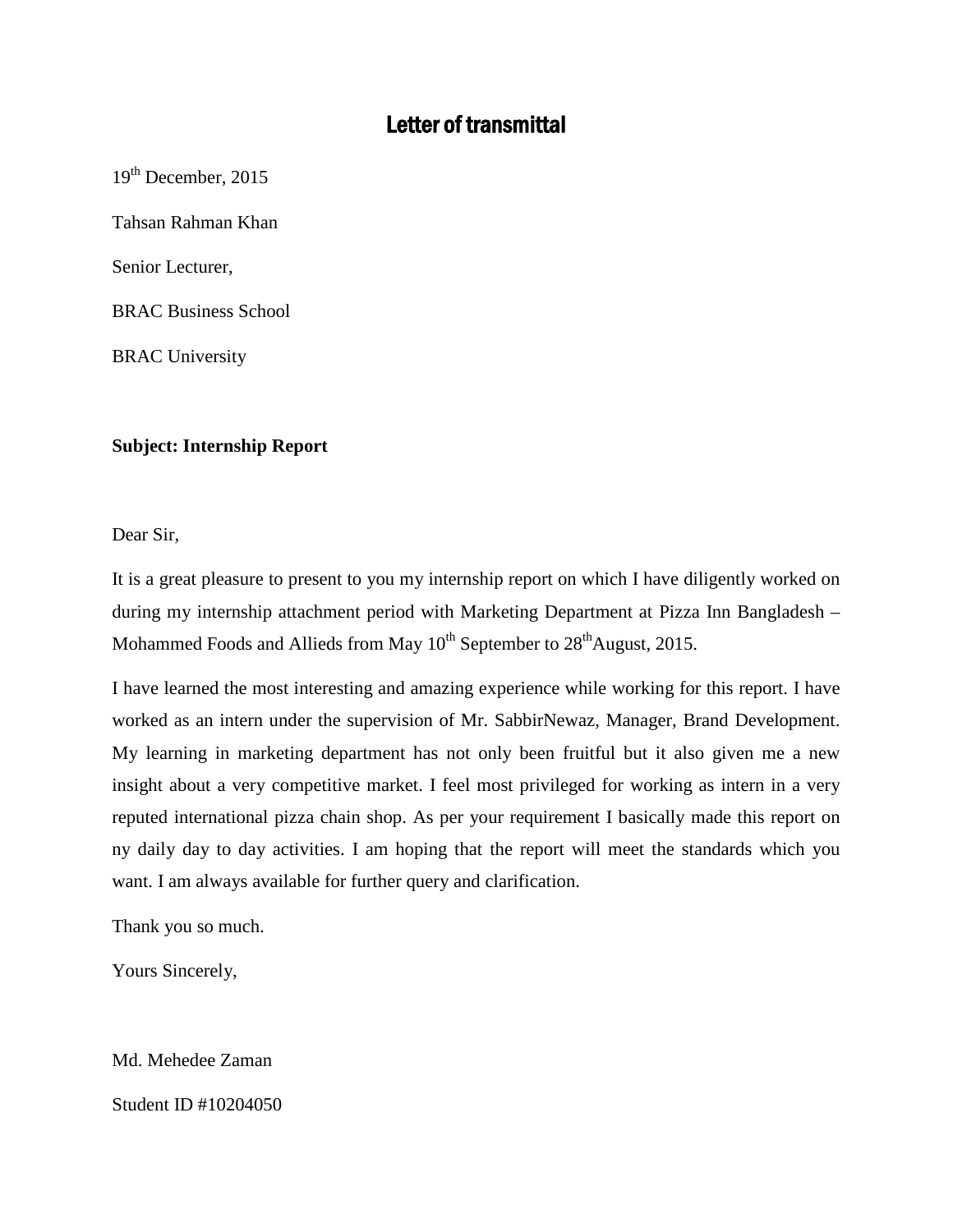## **Acknowledgement**

In preparing my daily day to day activities report on Pizza Inn Bangladesh firstly I express my cordial thanks to my academic supervisor Mr. Tahsan Rahman Khan. Without his kind direction and guidance it would not be possible to make this report.

I also want to thank my line manager Mr. SabbirNewaz, Manager, Brand Development and HR executive Mr. Asif Hossain. Both of them help me with the necessary information I required for this report. Beside that all the help they did during the internship period

I also would like to thank MFA family. Without their kind support it would be tough to work there and made this report. I also like to thank my University friends for their encouragement and support for making this report.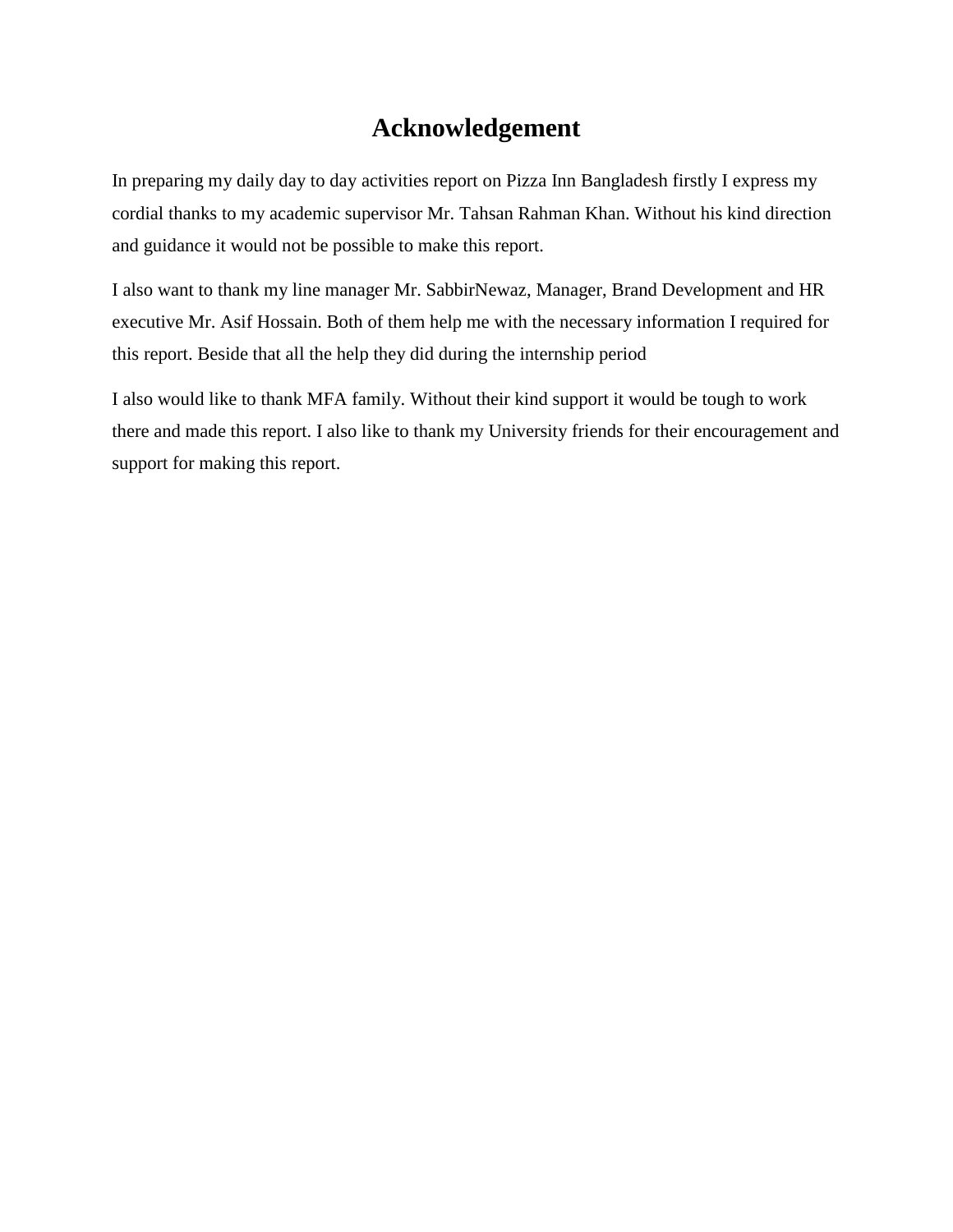# **Executive Summary**

Pizza Inn Bangladesh is one of the popular American Pizza Chain Shop. It is brought by Mohammed Foods and Allieds in Bangladesh. From 2009 they are in Bangladesh. They always try to give the world class authentic pizza to their customers.

At first I have given an overview of the Pizza Inn – American Chain shop. I discussed about the historical journey of Pizza Inn. Then I described how they entered in Bangladesh and doing their operation. I wrote about the background history and popular products which is offering by Pizza Inn Bangladesh.

Then I wrote about the department I work in. I discussed how the planning was done and my role in the department. How I managed to coordinate with my other colleague. I discussed about the work of my department and what they basically do.

In next part I discussed about my job responsibilities. What I did in last 3.5 months. What was my job responsibilities and how I managed to do those things I wrote briefly? I discussed how I managed to done different project during my internship. I gave the small description that what I did in last three months with MFA family.

In the last part I gave some suggestions that I felt for the company. I thought these are thing they are lack behind. They should improve on those things. Lastly I gave some references I used. After that I concluded my report by thanking them with the reference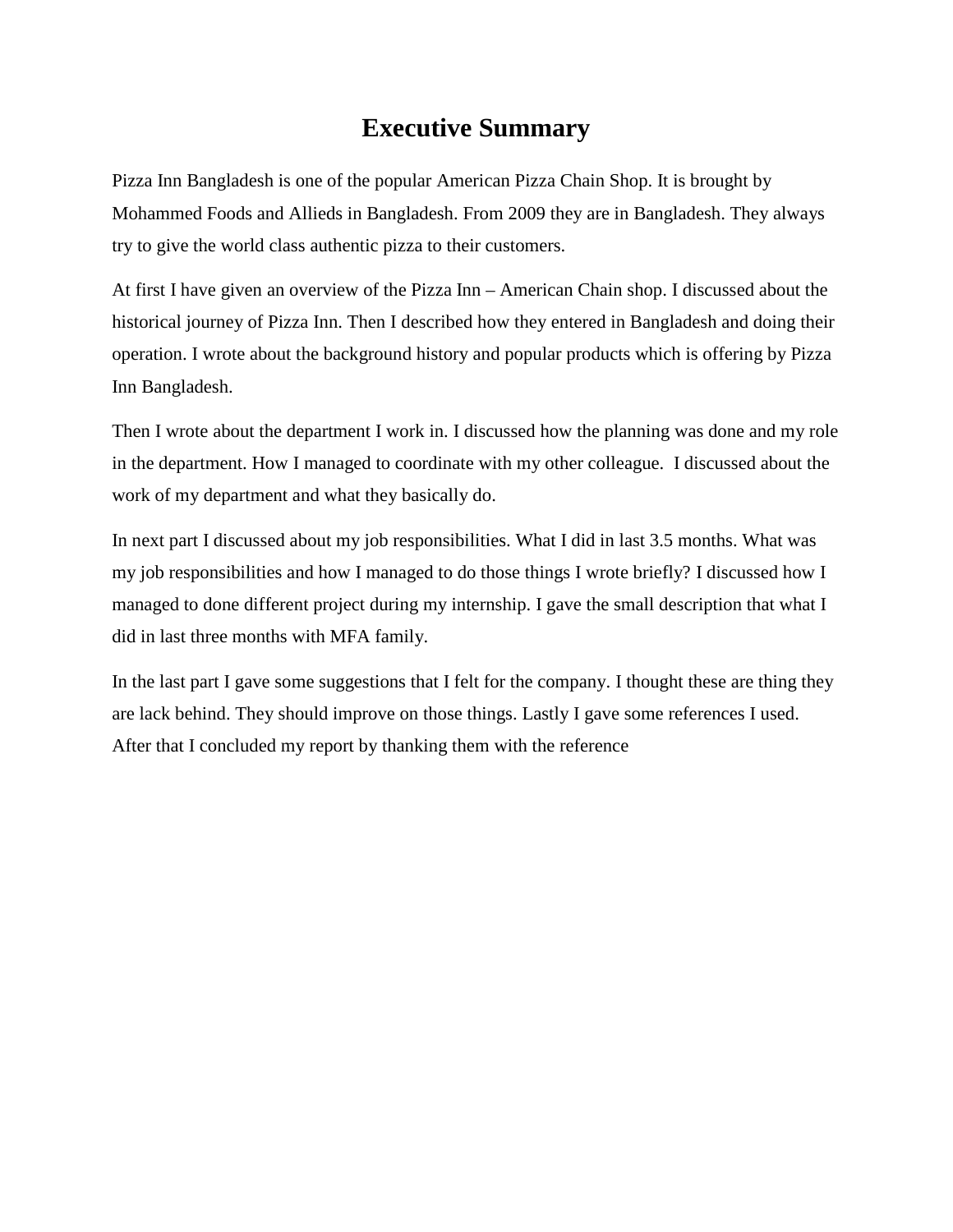# **Table of Contents**

|                         | Topic                                             | Page No        |
|-------------------------|---------------------------------------------------|----------------|
| $\mathbf{1}$            | Introduction                                      | $\mathbf{1}$   |
|                         | 1.1 Origin of the Report                          | $\mathbf{1}$   |
|                         | 1.2 Objectives of the report                      | $\overline{2}$ |
|                         | 1.3 Scope                                         | $\overline{2}$ |
|                         | 1.4 Methodology                                   | $\overline{2}$ |
|                         | 1.5 Limitation                                    | 3              |
| $\overline{2}$          | <b>Organizational Overview</b>                    |                |
|                         | 2.1 Food Industry in Bangladesh                   | 5              |
|                         | 2.2 Competitive Scenario in Bangladesh            | 6              |
|                         | 2.3 History of Pizza Inn                          | 6              |
|                         | 2.4 Overview of Mohammed Foods and Allieds        | 6              |
|                         | 2.5 Mission of Pizza Inn Bangladesh               | 7              |
|                         | 2.6 Vision of Pizza In Bangladesh                 | $\overline{7}$ |
|                         | 2.7 Product offer by Pizza Inn Bangladesh         | 8              |
|                         | 2.8 Functional Dept of Mohammed Foods and Allieds | 12             |
|                         | 2.9 SWOT analysis                                 | 13             |
| $\overline{3}$          | Duties at Mohammed Foods and Allieds              | 14             |
| $\overline{\mathbf{4}}$ | <b>Major Findings</b>                             | 16             |
| 5                       | Recommendations                                   | 17             |
| 6                       | Conclusion                                        | 18             |
|                         | References                                        |                |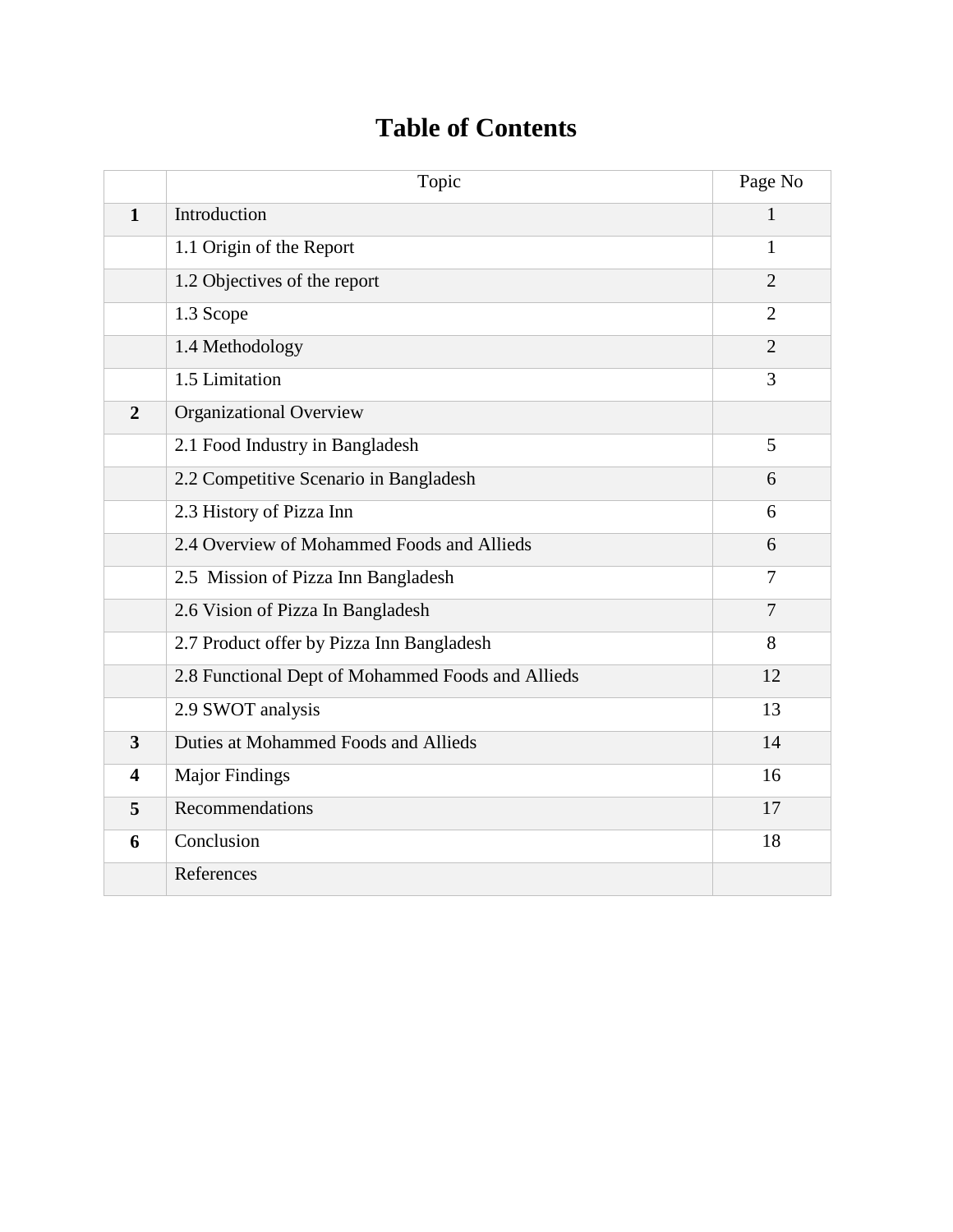# **Introduction**

In the last 25 years fast food industries of Bangladesh has grown dramatically. We all know that there are no so many things to do in Dhaka. So people started to pass their time by eating in various places. Fast food means pizza, burger, sandwich, roll, fried chicken and so other things. Pizza is one of the most popular among all the people. Pizza is a combination of Bread and other toppings with a layer of cheese. People love to go out and eat pizza with their friends and family. In late 18<sup>th</sup> Century Pizza became more popular among the people. In United States of America the first pizza shop was opened in 1905. All the age of people like to eat pizza. There are very few people who actually doesn't like pizza.

#### **Origin of the Report**

The main objective of internship is to gain more practical knowledge in the real world and this report has been prepared to meet the requirements of the internship program of BRAC University.

I have completed three months of Internship in Mohammed Foods and Allieds. I worked in the Marketing Department. I got to know so many things about the marketing. Besides marketing I had an experience of seeing the overall operation of a food chain .I work under the supervision of Mr. Asif Hossain and Mr. SabbirNewaz. In my university my supervisor was Mr. Tahsan Rahman Khan.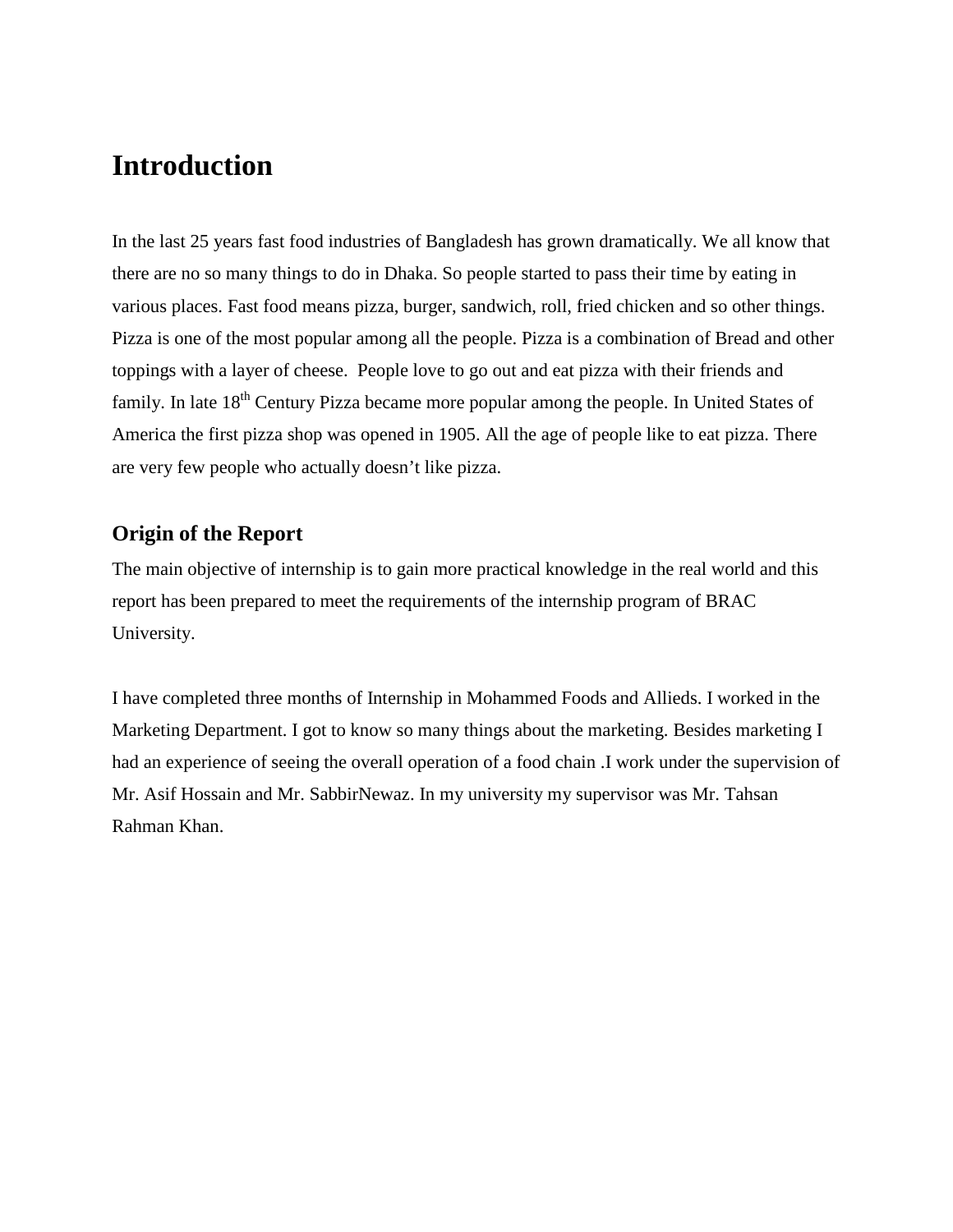#### **Objectives of the Report:**

My objectives of this report are –

- 1. To gain practical experience
- 2. To present the overall employment practices of Mohammed Foods and Allieds
- 3. To learn more about business operations in Food Chain
- 4. To learn how to work with different people and business environment
- 5. To relate the academic learning with the real world business application

#### **Scope**

It was an amazing experience at Mohammed Foods and Allieds (MFA). I learned so many things about the food industry. I directly worked in the marketing department. I saw how the marketing department plays the vital role in the industry. They always have to think advance of the time. I am a big pizza lover. So, I did a pizza training in the kitchen. Because of that I had a chance to monitor closely the overall operation. I understood that if you want to do well in this sector all the department has to give their best shot. I met different kind of people coming to the store with different expectation. I worked 3 months in MFA. I am sure if I worked more I could have learn more things about this industry

#### **Methodology**

Primary Data: I took interview of Mr. SabbirNewaz who is working as a Brand Development Manager and Mr. Asif Hossain who is working as HR Executive for my primary data. I took interview of the basic history of Pizza Inn as well we I talked about the general operation of Pizza Inn. How they make pizza , How they recruit, how they think before they start a In my report mostly I wrote about the overall employment experience.

Secondary: I searched so many websites, went through the financial reports, saw other internship report for my secondary data.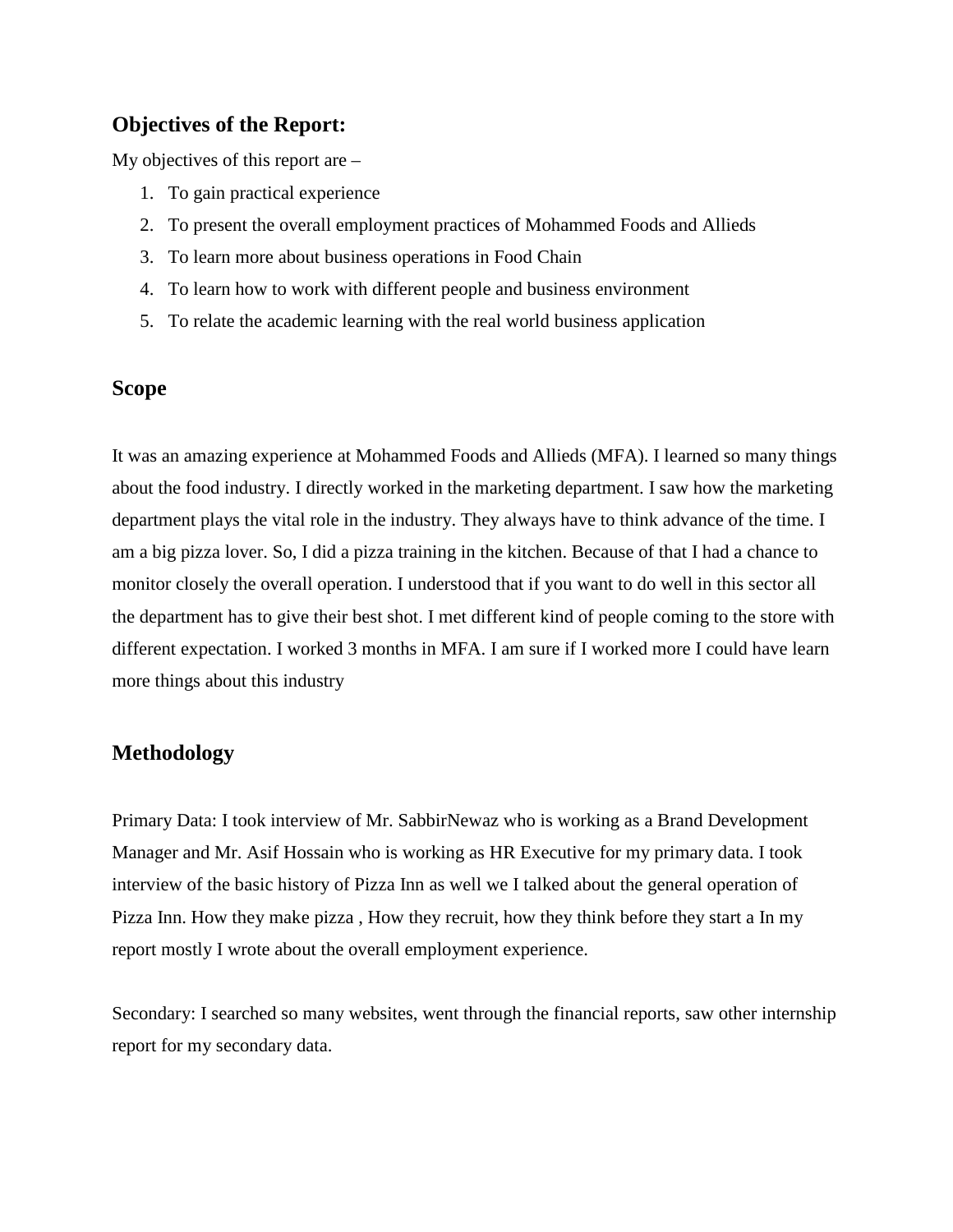## **Limitations:**

I did not face that much problem while I was working there. Everybody co-operated with me. The only limitation I faced in the company was the confidential stuffs of MFA. I cannot write those things in this paper. If I could write my paper could be more valuable.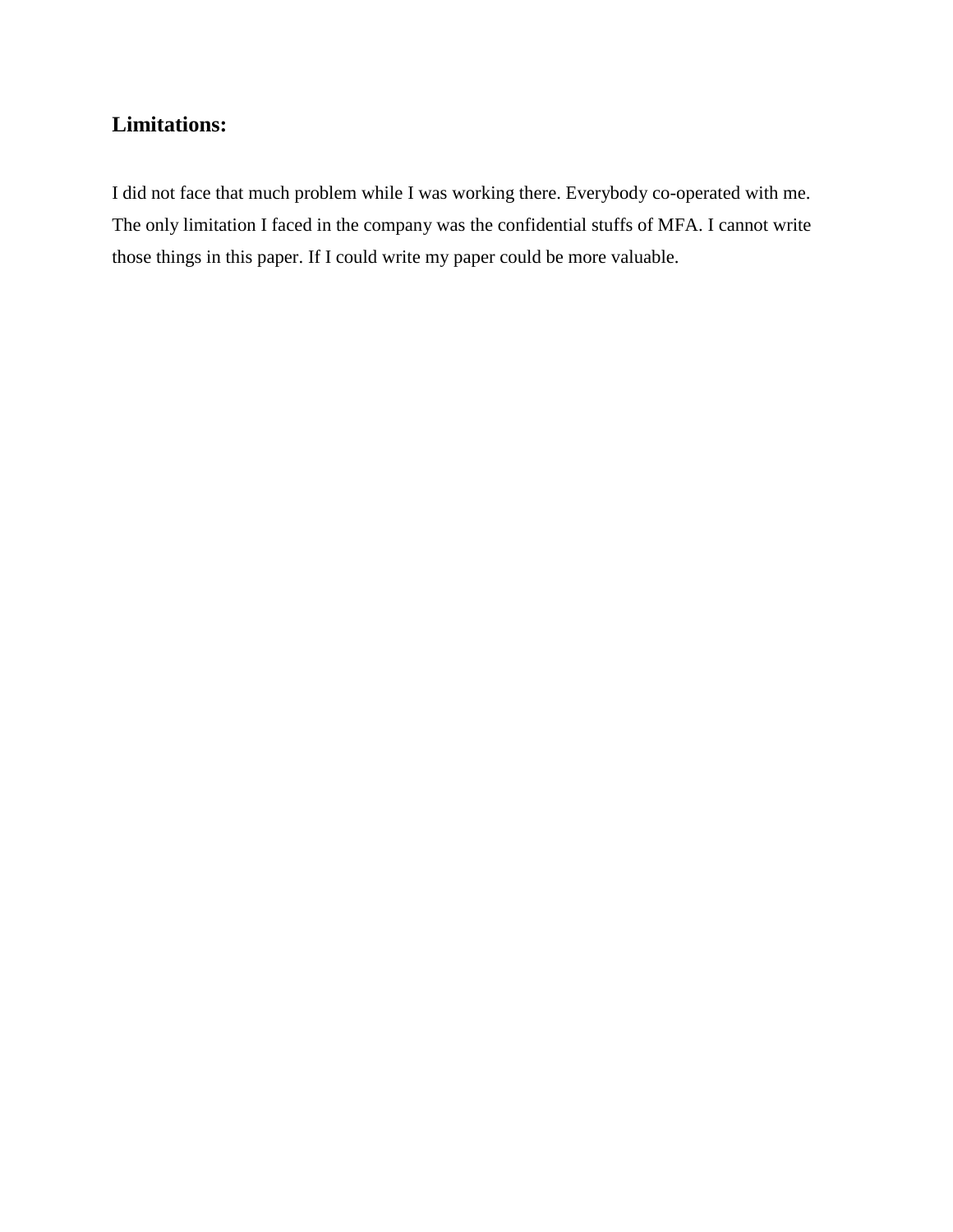# **Organizational Overview**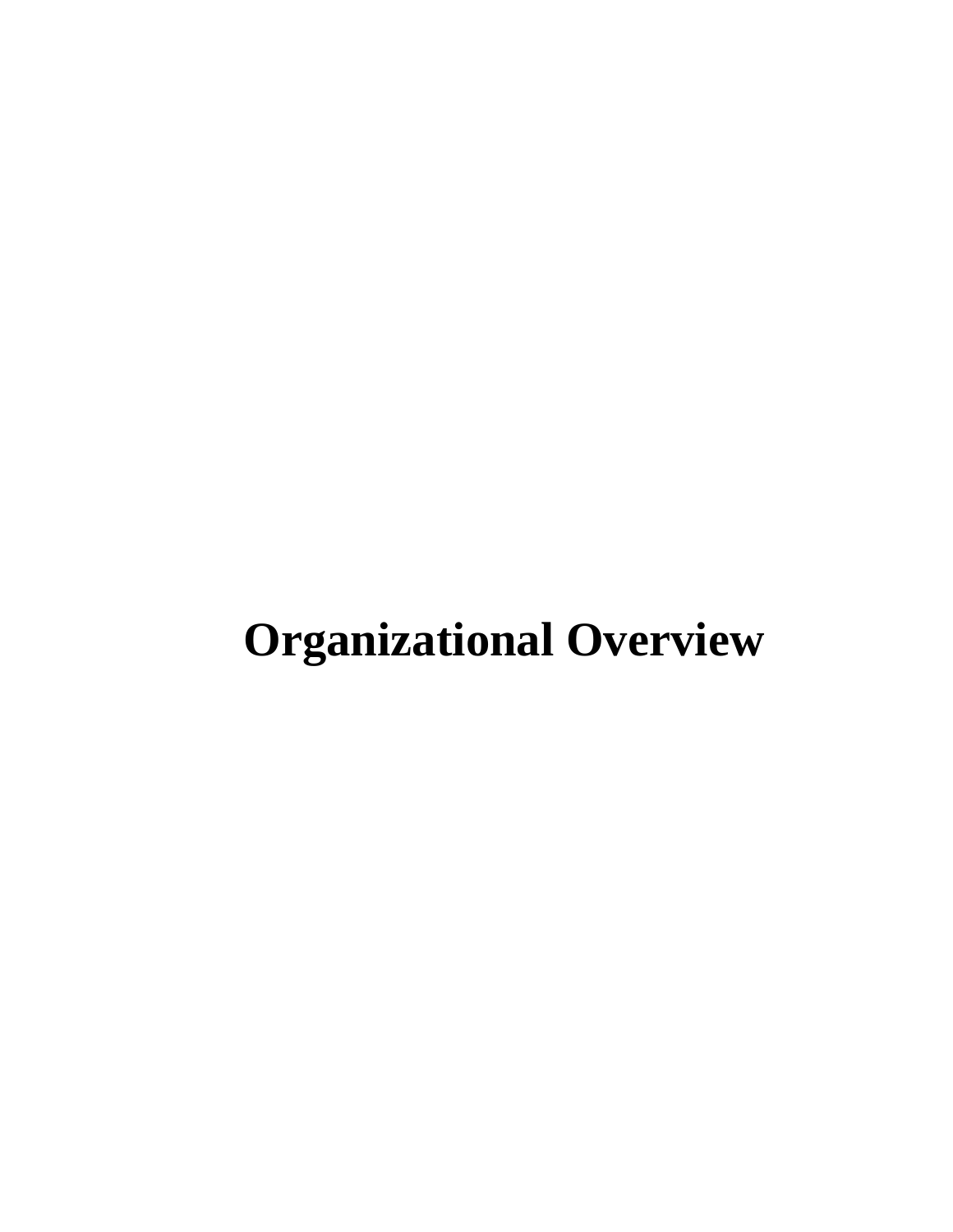## **Food Industry in Bangladesh**

There are not so many international food chain in Bangladesh. In terms of Pizza the number is very low.

The main international food chain in Bangladesh:

1. KFC

- 2. Pizza Hut
- 3. Pizza Inn
- 4. Nandos
- 5. Sbarro
- 6. Fish & Co
- 7. Manhattan Fish
- 8. Gloria Jeans Coffee

The Main International Pizza Chain in Bangladesh

- 1. Pizza Inn
- 2. Pizza Hut
- 3. Sbarro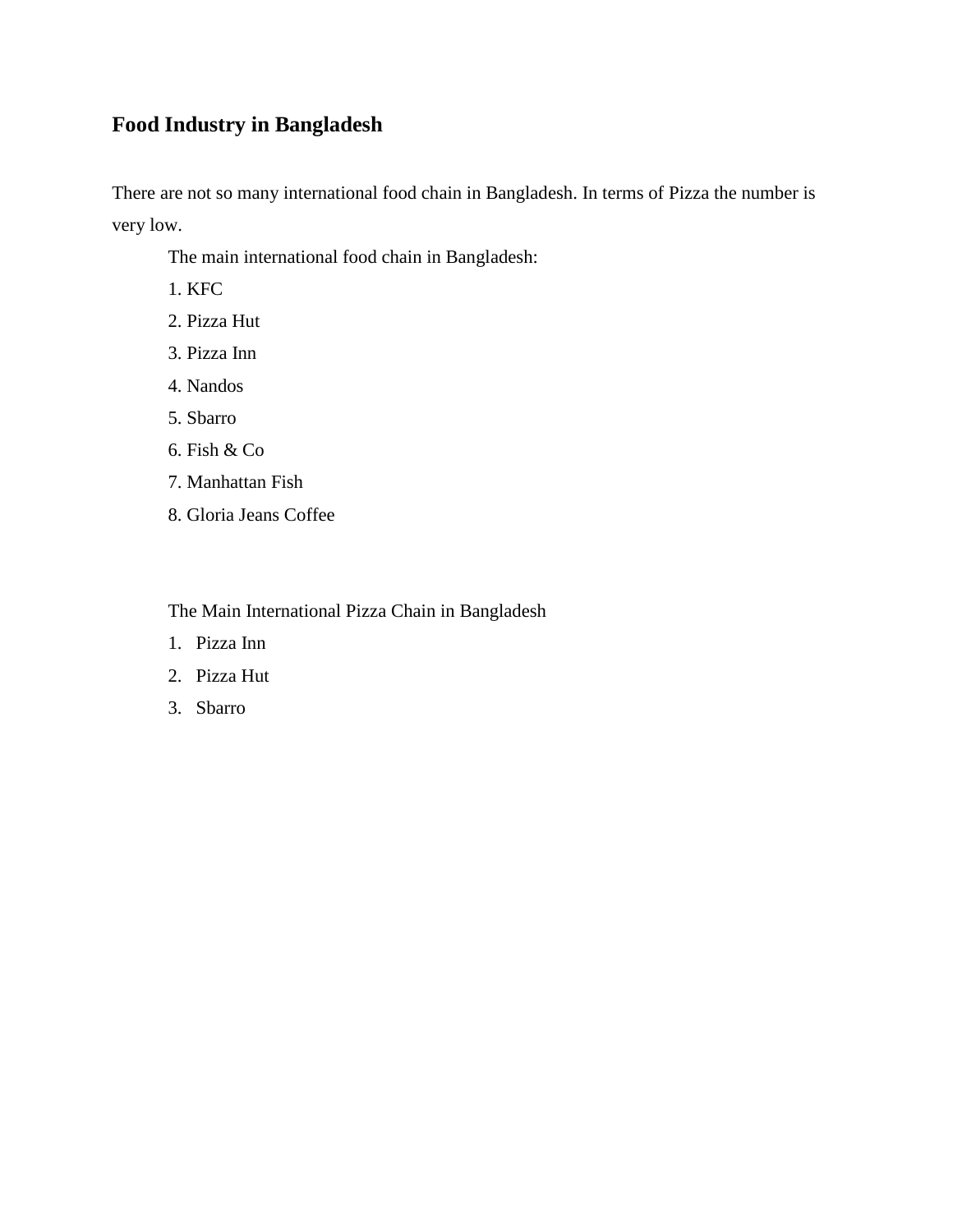#### **Competitive Scenario of Pizza Industry in Bangladesh:**

Competition between pizza shops are very noticeable in Bangladesh mostly in Dhaka City. You will find so many offers and discounts to keep the attention of the customers. Now most of the pizza shops are also giving home delivery service to keep them in the competition. Regularly they are launching new types of Pizza to grab the attention of the customers. But chain like Pizza Inn, Pizza Hut, Sbarro always have some advantage. They are the main seats who are actually running the show. Between these three Pizza hut have the maximum outlet in Bangladesh.

#### **History of Pizza Inn**

Pizza Inn is an American Chain which is brought in Bangladesh by Mohammed Foods and Allieds in 2009. Mohammed Foods &Allieds is a sister concern of SM Group. The American Pizza Chain started their operation in 1958 in Dallas by Texas Brothers. In 1994 they become the No. 1 pizza chain in USA. Throughout the 57 years of history they were always focused on innovations and creativity. They launched TACO pizza in 1979 which was a massive hit. After that in 1986 they came up with pizzert. Now Pizza Inn is a part of Rave Restaurant Group. Their main headquarter in Dallas and operating 250 outlets and franchise all over the world from there. Pizza Inn is very popular in Middle East.

#### **Overview of Mohammed Foods &Allieds**

Mohammed Foods and Allieds started their operation in 2008. They brought Pizza Inn in 2009. Now they have 4 outlets of Pizza Inn and two more branch is upcoming. Beside that they launched Spice Chicken in 2013. Now Spice chicken has 3 outlets. The Chairman of the company is Mr. Syed AkAnwaruzzaman CIP. The company CEO SaydaSaeeda Zaman joined in May 2015 and took charge. Mohammed Foods and Allieds always looks for new thing so that they can top of the news. Their avg. Sale 1.7 cr. per month.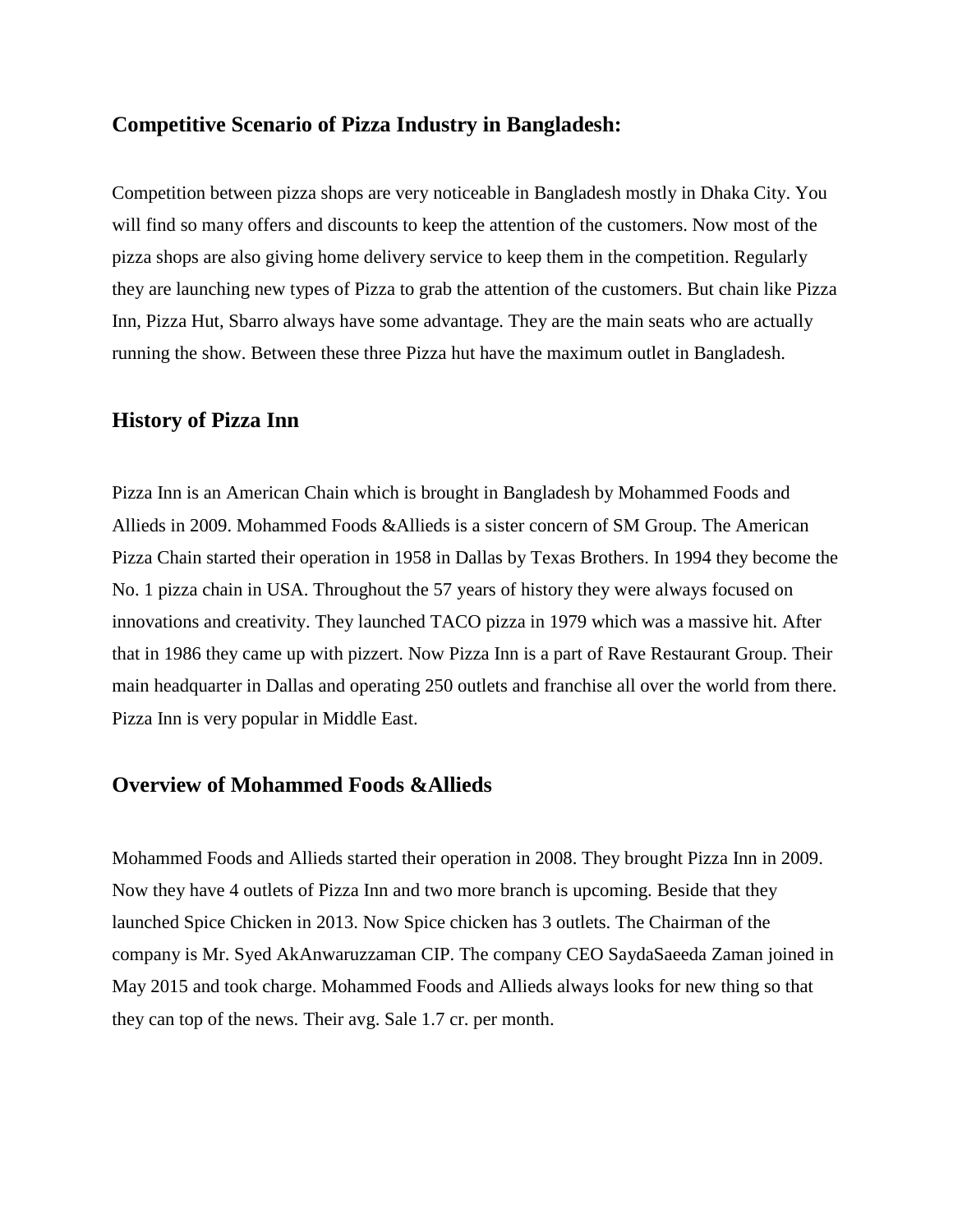#### **Mission of Pizza Inn Bangladesh**

Pizza Inn Bangladesh is very much realistic and optimistic about their future in Bangladesh. As they have a very good reputation in USA and Middle East. They want to continue their success story in Bangladesh as well. The vision is very clear to them. "To achieve the leadership of Pizza Chain Industry in Bangladesh." They are very optimistic about their mission. To make their vision into reality they are working on Productivity, Service, Variations, Pricing.

#### **Vision of Pizza Inn Bangladesh**

We can define the vision of Pizza Inn Bangladesh in two different ways. One is qualitatively another one is quantitatively. Qualitatively they want to serve the best pizza all the time. They want to give the best service to their customer all the time. Quantitatively they want to increase their outlet in big city in Bangladesh. They want to establish their outlet in every 7 kilometers.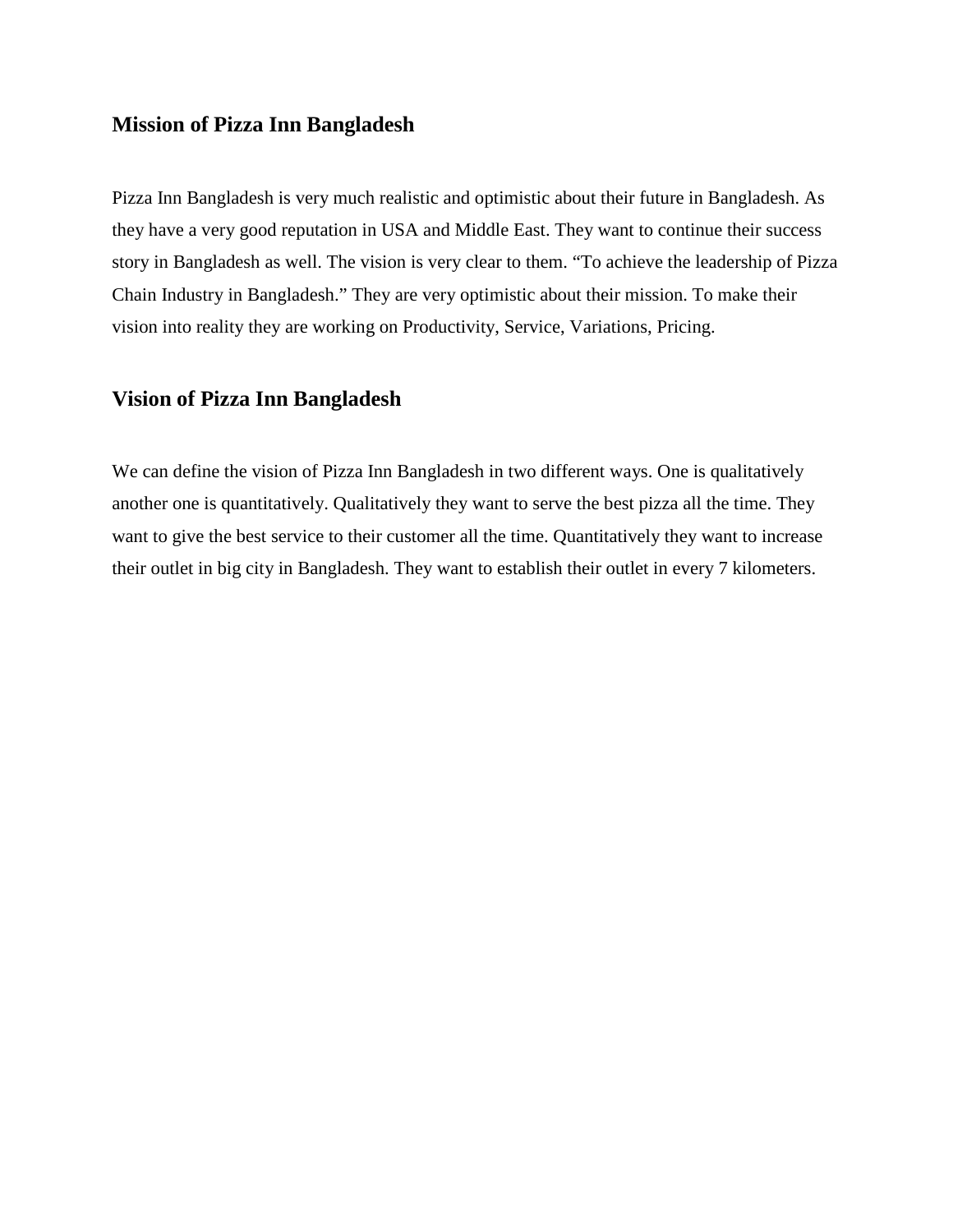# **Products Offer by Pizza Inn Bangladesh**

Pizza Inn have different types of foods in the Menu book.

- 1. Pizza
- 2. Pasta
- 3. Appetizers
- 4. Drinks & Dessert
- 5. Others

#### **Pizza:**

1. How Many Types of Flavor: We have 15 Different types of Pizza.

| SL                      | <b>Item</b>                | <b>Types</b> |  |  |
|-------------------------|----------------------------|--------------|--|--|
|                         |                            |              |  |  |
| $\mathbf{1}$            | <b>Seafood Pizza</b>       | Sea Food     |  |  |
| $\overline{2}$          | Hawaiian Pizza             | Chicken      |  |  |
| 3                       | Chicken Tandoori Pizza     | Chicken      |  |  |
| $\overline{\mathbf{4}}$ | Chicken Fajita Pizza       | Chicken      |  |  |
| 5                       | Grilled Chicken Pizza      | Chicken      |  |  |
| 6                       | <b>BBQ Chicken Classic</b> | Chicken      |  |  |
| 7                       | Classic Vegie Pizza        | Vegetable    |  |  |
| 8                       | Vegie Supreme              | Vegetable    |  |  |
| 9                       | <b>Cheese Lovers</b>       | Cheese       |  |  |
| <b>10</b>               | Pizza Inn Special          | Beef         |  |  |
| 11                      | Zesty Hot Pizza            | Beef (Spicy) |  |  |
| 12                      | Beef Pepperoni             | <b>Beef</b>  |  |  |
| 13                      | Meaty Max Pizza            | Beef         |  |  |
|                         |                            |              |  |  |
| 14                      | Deep Dish                  | Beef         |  |  |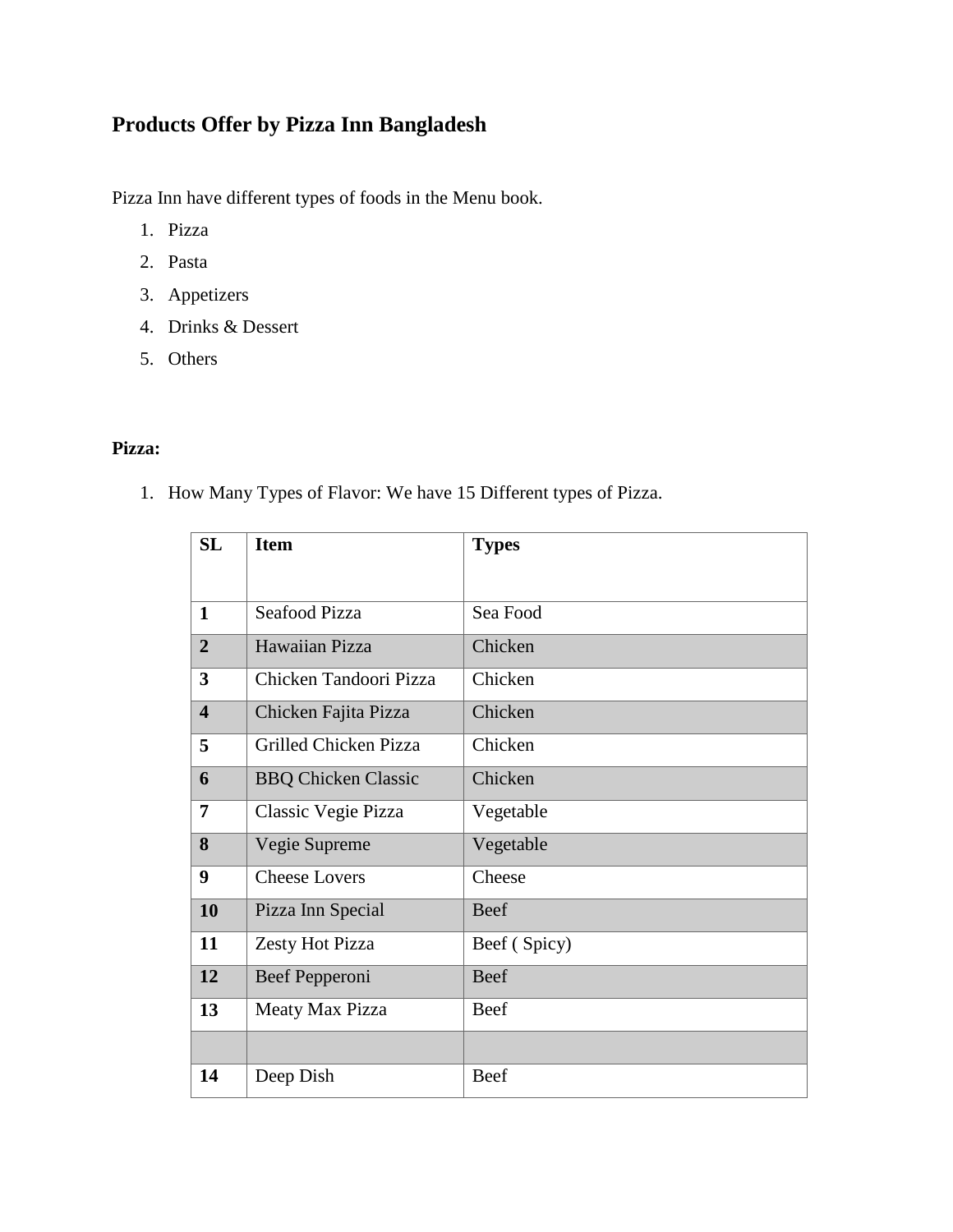| 15 |  | <b>Gulliver Pizza</b> | <b>MIX</b> |
|----|--|-----------------------|------------|
|----|--|-----------------------|------------|

#### Exhibit: Pizza types of flavor

2. Crust Type?

We have 5 types of Crust in Pizza Inn.

- A. **NY Crust** Which is a Pan Pizza
- B. **Original Thin** It's a thin and crispy type pizza
- C. **Italian Style** It's a Italian crust pizza, homemade hand tossed style, with a real taste of garlic.
- D. **Stuffed Crust** It's also like Italian crust type pizza but with 100% Mozzarella cheese stick stuffed around the edges.
- E. **Sausage Crust** It's also like Italian crust type pizza but with Sausage stick stuffed around the edges.

#### **Pasta:**

1. Types of Pasta: There are different kind of pasta. Please look at the Table

| <b>SL</b> | <b>Item</b>                                       | <b>Base</b> |
|-----------|---------------------------------------------------|-------------|
| 1.        | Vegetable Pasta                                   | Vegie       |
| 2.        | <b>Chicken Pasta</b>                              | Chicken     |
| 3.        | <b>Beef Pasta</b>                                 | <b>Beef</b> |
| 4.        | Shrimp Delight                                    |             |
| 5.        | Penne AllaForno (White Sauce & Mozzarella Cheese) | Chicken     |
| 6.        | Bolognaise (Meaty & Red Sauce)                    | Beef        |
| 7.        | Carbonara                                         | <b>Beef</b> |
| 8.        | Lasagna                                           |             |

Exhibit: Types of pasta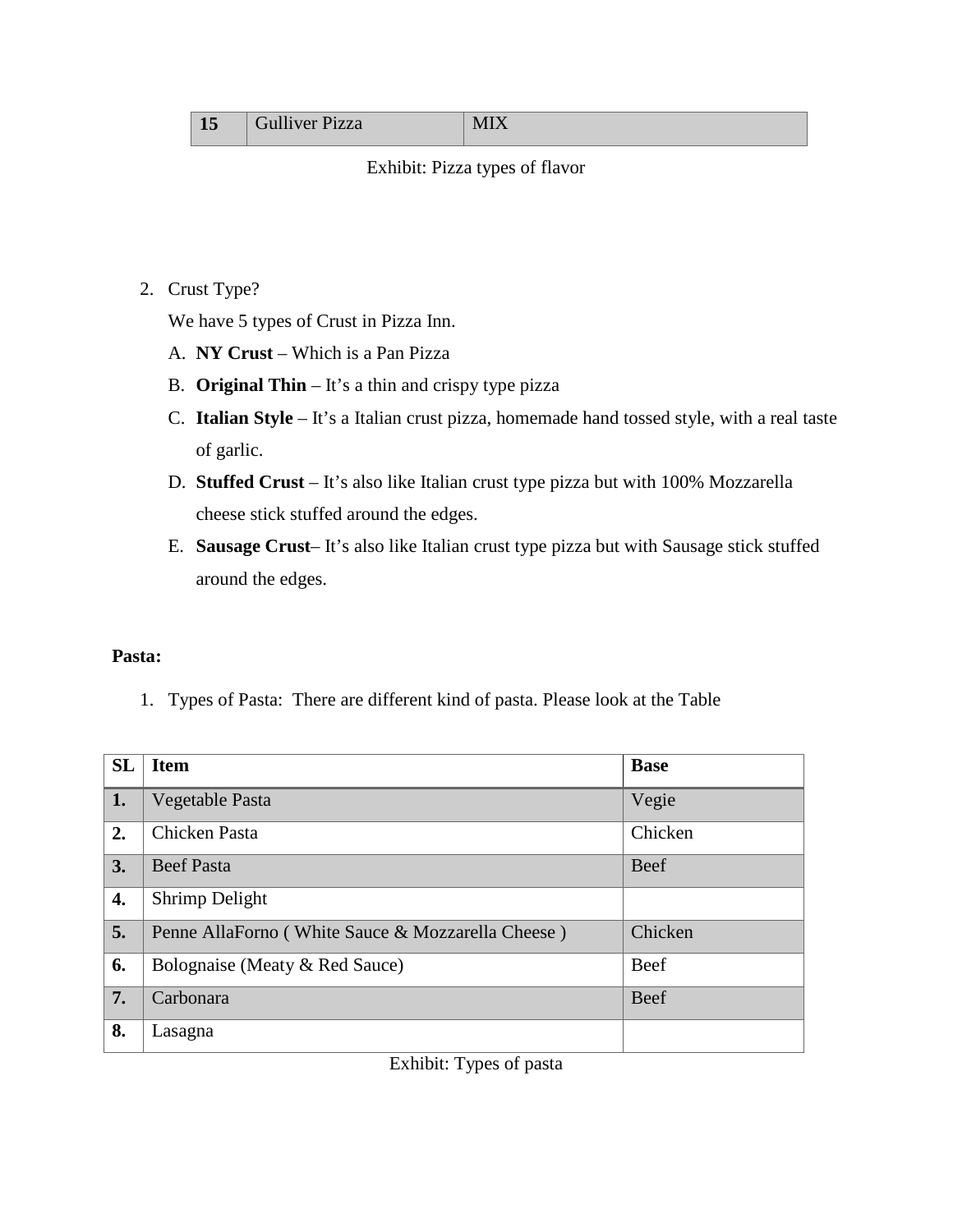## **Appetizers:**

1. Types of Appetizers: There are so many appetizers we have in the menu. Please look at the Table

| <b>SL</b>      | <b>Base</b>   | <b>Item</b>                             |
|----------------|---------------|-----------------------------------------|
| 1.             | Soup          | <b>Cream of Chicken</b>                 |
|                |               | <b>Cream of Mushroom</b>                |
|                |               | <b>Garlic Bread</b>                     |
| $\overline{2}$ | Garlic        | Garlic Bread with Cheese                |
|                | <b>Bread</b>  | <b>Garlic Bread Supreme</b>             |
|                |               | Garlic Bread Extra Special              |
| 3              | Chicken       | Chicken wings                           |
|                |               | <b>Chicken Drumsticks</b>               |
|                |               | <b>Grilled Chicken Monster Sandwich</b> |
|                |               | Vegetarian Monster Sandwich             |
| 4.             | Sandwich      | Chicken Fajita Sandwich                 |
|                |               | Tandoori Chicken Sandwich               |
|                |               | Pepperoni Monster Sandwich              |
|                |               | <b>BBQ Chicken Sandwich</b>             |
|                |               | <b>French Fries</b>                     |
|                |               | Potato Wedges                           |
| 5.             | <b>Others</b> | Spicy Mushroom Garlic                   |

Exhibit: Types of appetizers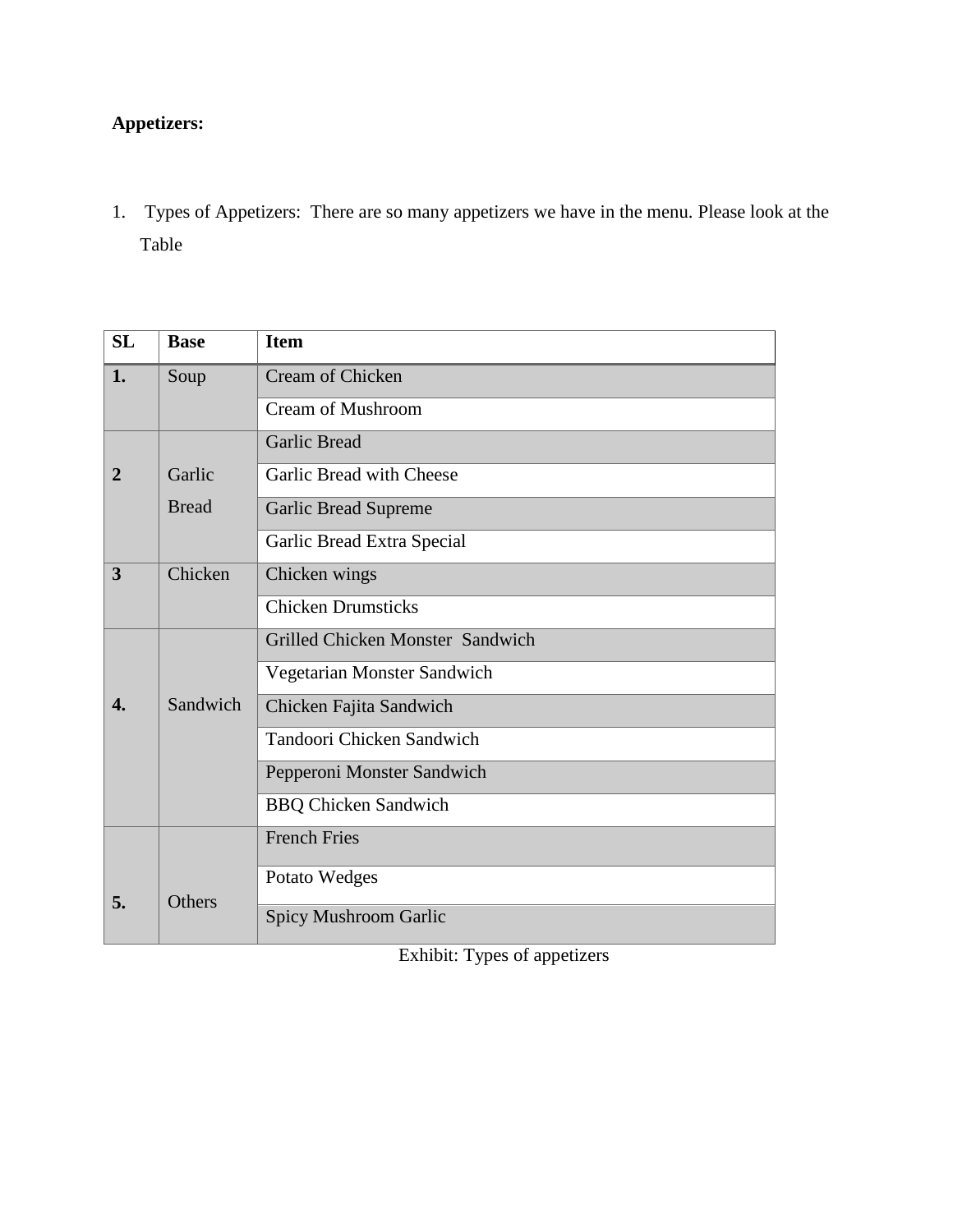### **Drinks and Desserts:**

1. Type of Drinks and Desserts:

| SL | <b>Type</b> | <b>Item</b>                             |
|----|-------------|-----------------------------------------|
|    |             | <b>Milk Shake</b>                       |
|    |             | Beverage - Pepsi/7up/Mirinda/Dew        |
| 1. | Cold        | Beverage (DIET) – Pepsi/7up/Mirinda/Dew |
|    | Beverage    | Water $-500$ ml                         |
|    |             | Water $-1500$ ml                        |
|    |             | Lemonade (Lime n Lemon)                 |
|    |             | Ice Tea                                 |
|    |             | Cappuccino                              |
|    |             | Coffee (Normal)                         |
| 2. | Hot         | <b>Coffee with Swiss Beans</b>          |
|    | Beverage    | Tea                                     |
|    |             | Latte Macchiato                         |
|    |             | <b>Hot Chocolate</b>                    |
|    |             | <b>Espresso Coffee</b>                  |
| 3. | Ice Cream   | Single Scoop                            |
|    |             | Double Scoop                            |

Exhibit: Types of Drinks and Desserts

#### **Others:**

| SL.  | <b>Item</b>      | <b>Price</b> |
|------|------------------|--------------|
| - 1. | <b>SALAD BAR</b> | 45.          |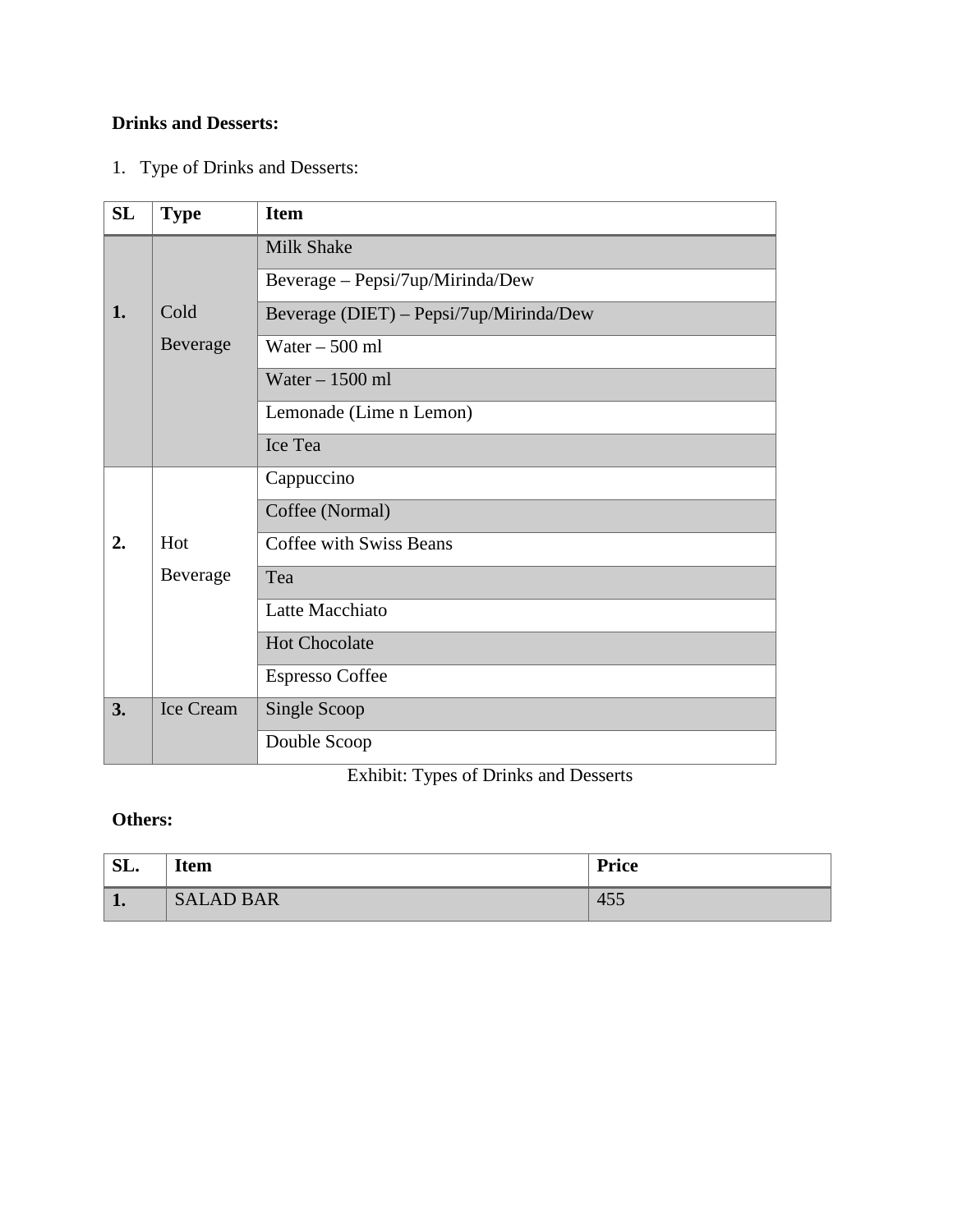## **Functional Departments of Pizza Inn Bangladesh**

There are seven departments in Pizza Inn Bangladesh.

- 1. Marketing
- 2. Brand Development
- 3. Human Resource
- 4. Accounts & Finance
- 5. IT
- 6. Purchase
- 7. Audit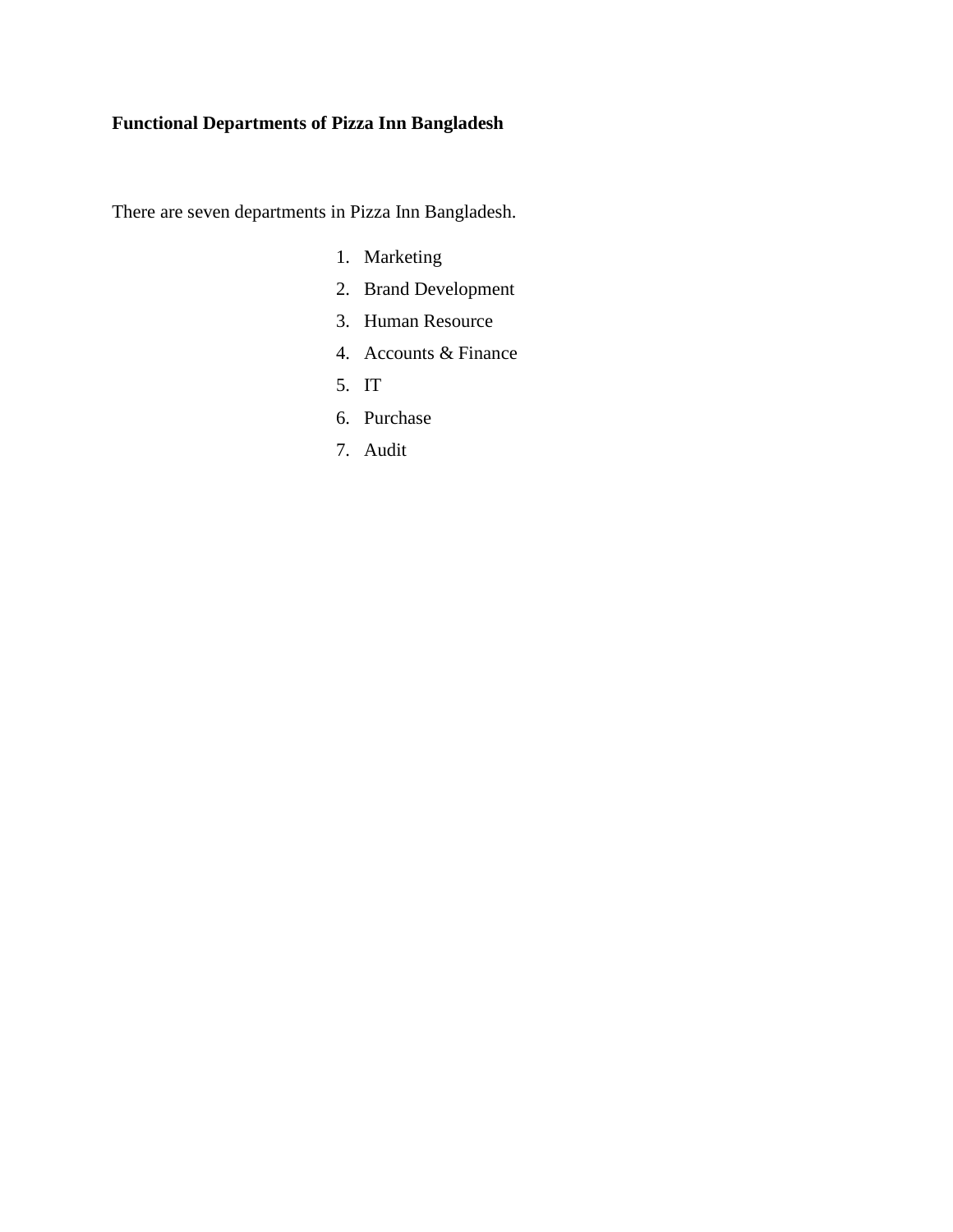# **SWOT Analysis of Pizza Inn Bangladesh**



Exhibit: SWOT Analysis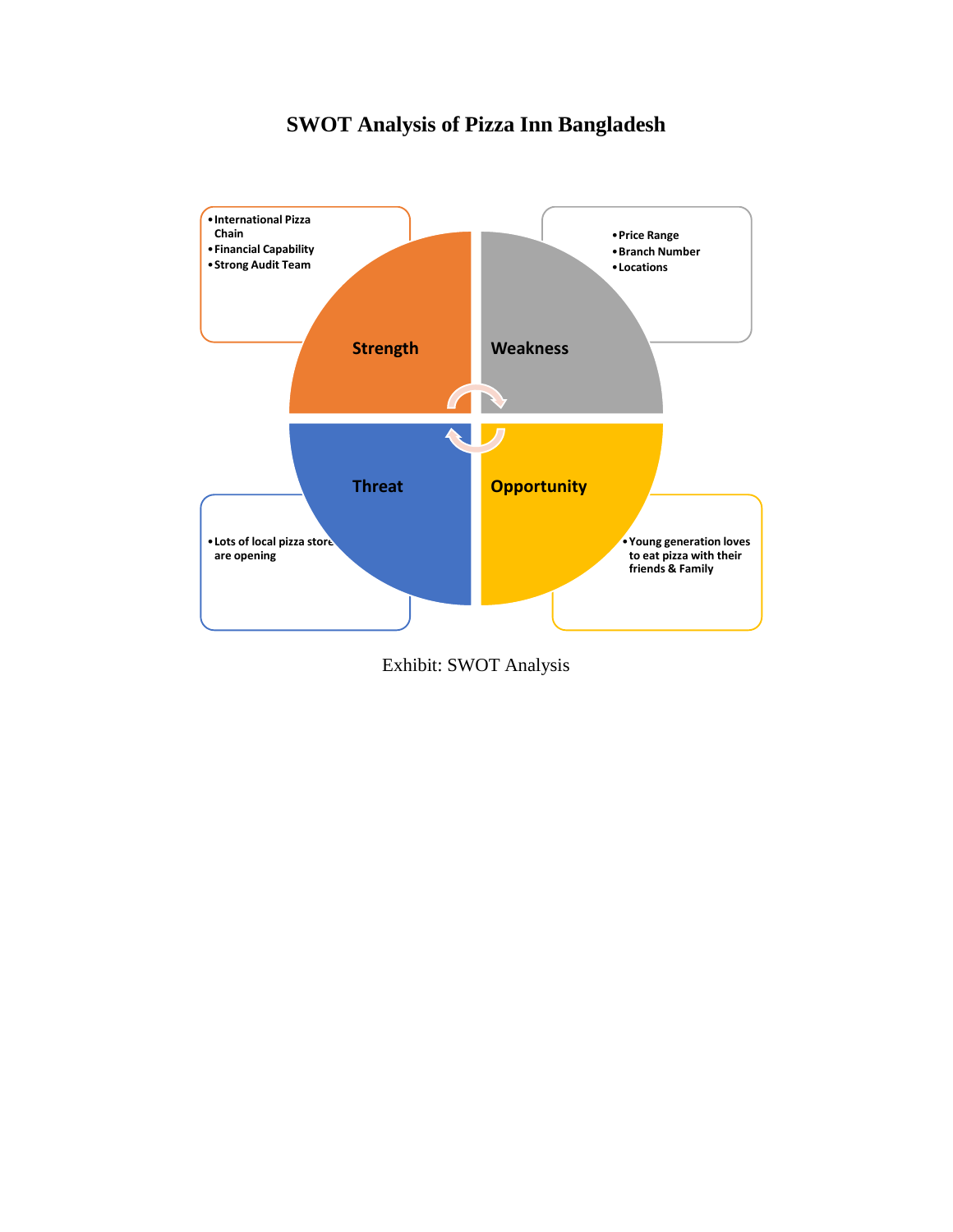#### **Duties at Pizza Inn Bangladesh**

I worked in the Marketing & Training Department of Pizza Inn Bangladesh. Marketing Department is the most important department of Pizza Inn Bangladesh as we all know that now a days the market competition is too high. I directly worked with my supervisor. It was my privileged that they didn't consider me as a intern. They acted that I am already a part of their family.

The main duty and responsibility of Marketing Department is to make interesting offers for the customers. As I was only intern of the marketing department I had to look different things time to time. In below I have discussed that what I have done in the company.

- a. Managing Social Media: Pizza Inn Bangladesh actively participates in all kind of Social Media like – Facebook, Twitter, Instagram. I had to look after all the social media sites. Thinking about all kind of creative contents. How we can grab the attention of the customer in digital world. Pizza Inn focuses a lot in this sector. Now a day's people are too busy with their smart phones. So, with digital content you can be always on the top of news.
- b. Coordination: In Pizza Inn Bangladesh you have to coordinate with so many person at a time. If all departments are not knowing what is going they will be in a big mass for running the operation. There has to be very clear communication between the head office and the outlets.
- c. Assist in planning: As there were no intern in marketing department. They always appreciated my participation in planning. As I was comparatively young they help and encouraged me to do brainstorming. So, I had opportunity to share my thinking.
- d. Offer making: I also contributed my brain while they were making a new offer for the customers. I directly gave two ideas both of them were executed.
- e. Connection Build up: I used to make connection with various people. Such as customers, top corporate officers etc. I made connections with several companies and did a co-branding together.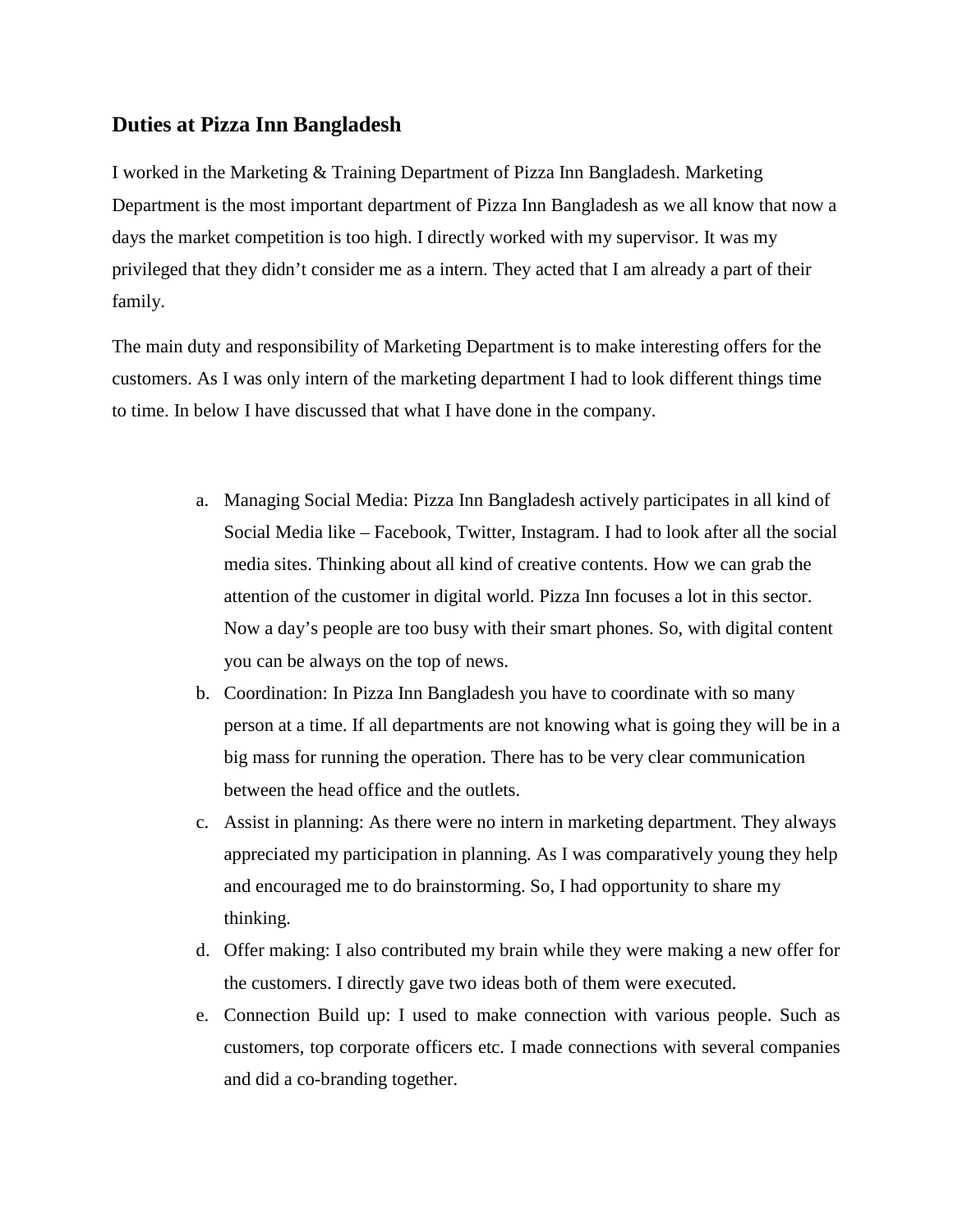- f. Employee Motivation: Though I worked in the marketing department. But I contributed in employee motivation also. I used to visit all the outlet quite frequently. So I had a good relation with every team member and managers. So when they were feeling low I motivated them.
- g. Taking feedback from the Customers: As I worked in marketing department. I must know about what my market wants. So I used to take lots of feedback from the customer. What they want and what they are getting. I used to report to my line manager.
- h. Service Recovery: I used to look after the service recovery part. If customer did not get his full service I used to think what compensation we can offer to them. It could a free complimentary food or might be discount and sometimes it might be sending some gifts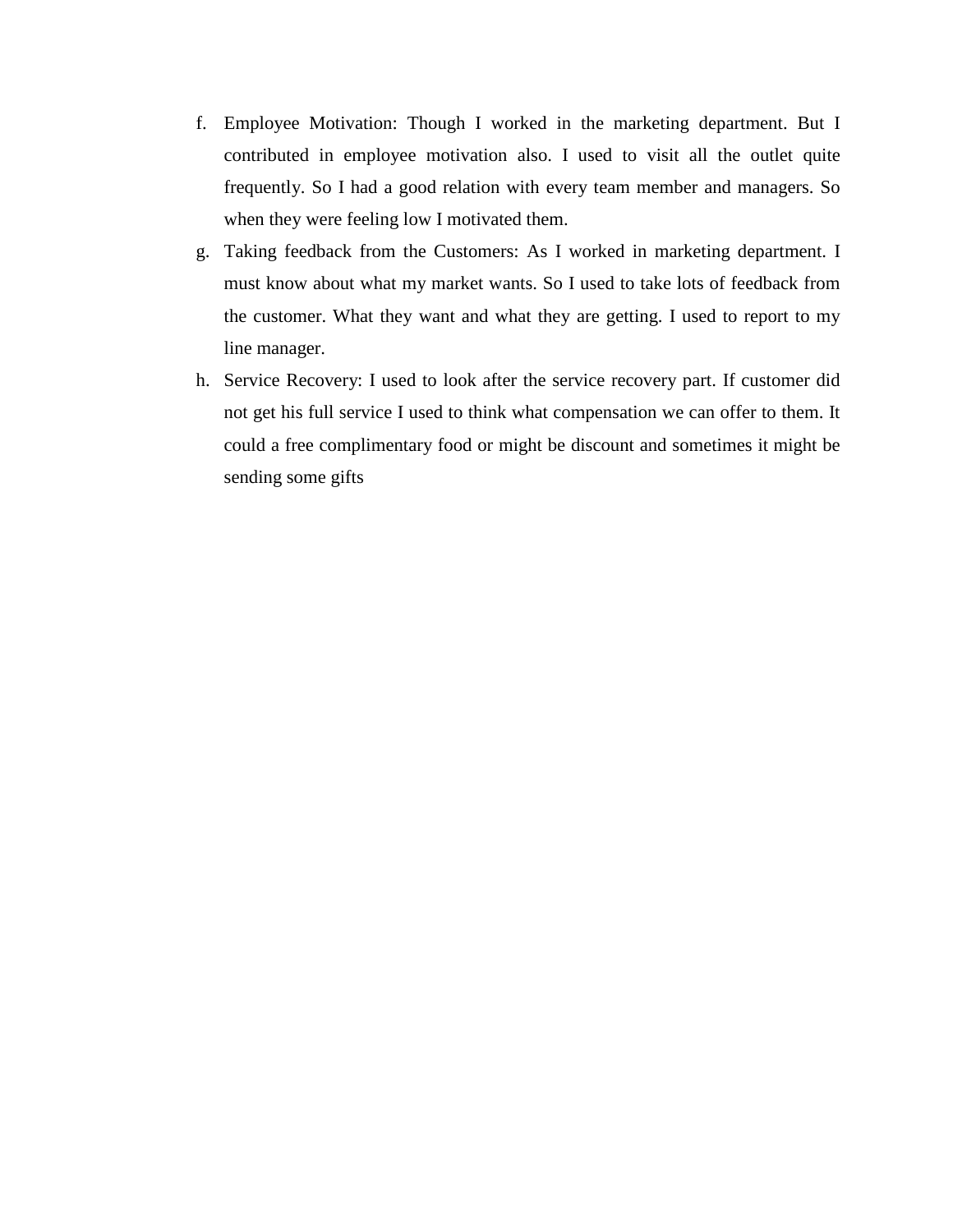#### **Major Findings:**

In the last 3 months I was actively working in Pizza Inn Bangladesh. While I was working there I have found so many interesting facts about Pizza Inn Bangladesh.

1.Pizza Inn Bangladesh always focused on cost cutting. They don't like to spend so much.

Moreover they don't like to experiment that much

2.Understaffing at specific locations of Pizza Inn Bangladesh

3. Most of the time they don't like to go for long term plan. They always invest in short term plan.

4. There are so many scope and places for Intern but they have not focused on this area.

5. In 90% time they do on the job training. Usually the team member don't receive enough training before starting the actual job.

6. They didn't change their food menu from the beginning.

7. Though they are one of the biggest food chain unfortunately they don't like to spend on CSR activities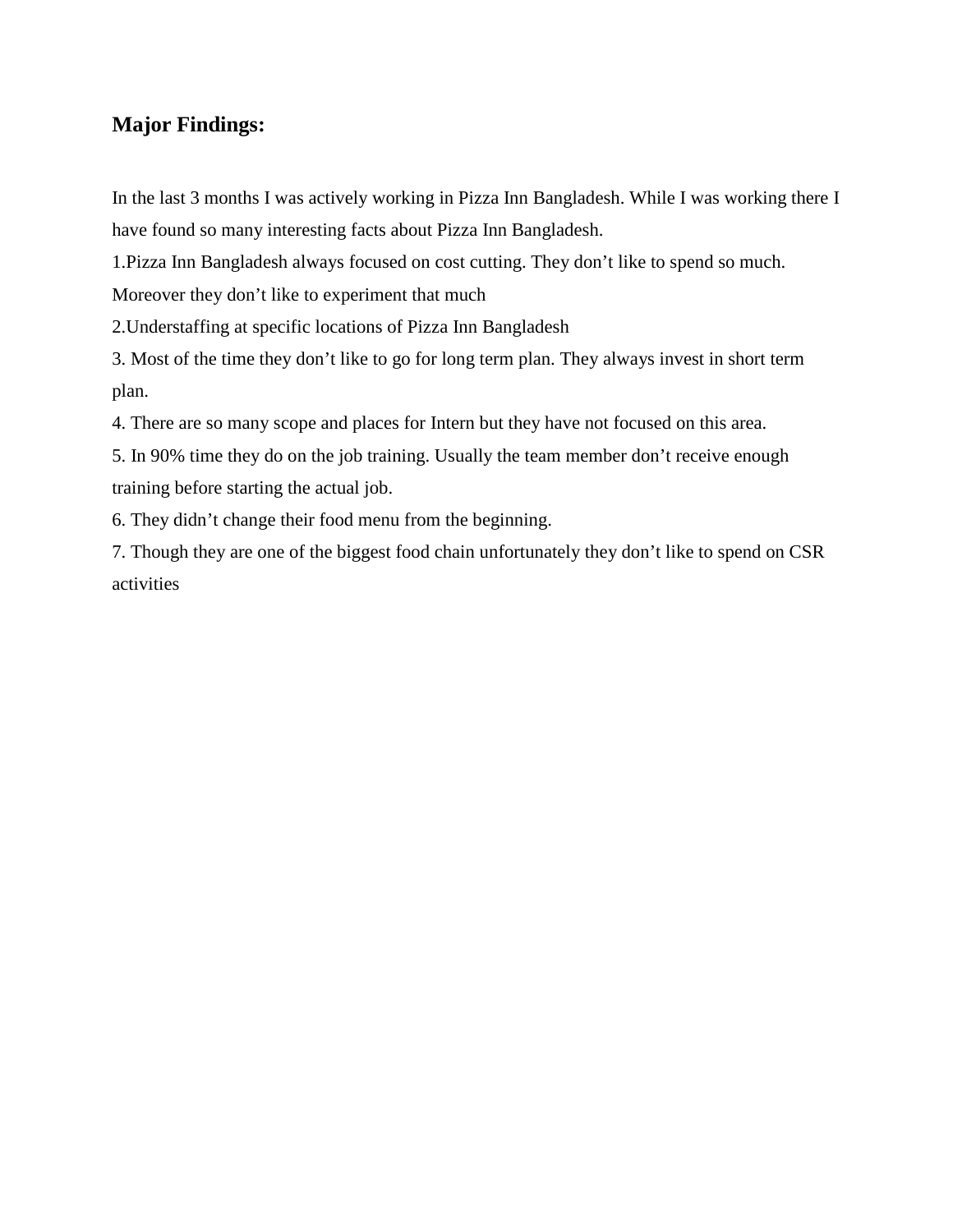#### **Recommendations**

Based on my experience I would like to recommend some points to Pizza Inn Bangladesh management:

1. There should more intern in the company. I was the only intern in marketing department. So, I had to take so many pressure. Sometimes I was unable to follow up things.

2. Their team member needs more specify training before they start their job

3. Their hierarchy not much informed. It is tough when there are so many opinion coming from different position.

4. They should work more with the customer feedback.

5. They should more customize their food menu. They haven't customized their menu tilled they started their operations.

6. They always do promotions but they should do CSR activities at least once a year.

7. They should regularly add the new food to the menu. If there is nothing new in the menu why people will come again and again.

8. As an intern I did not get any orientation. I think there should be an orientation session for the new intern.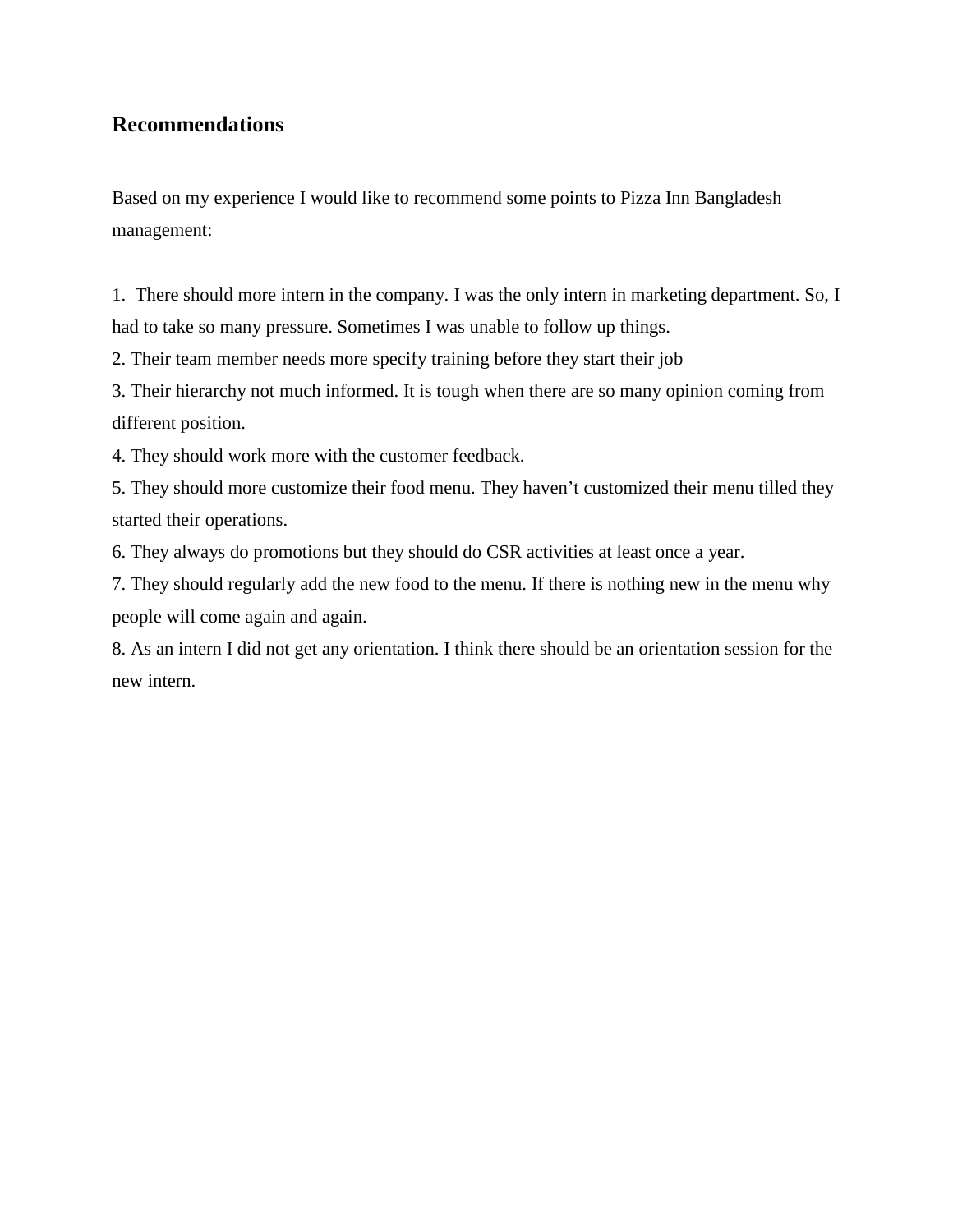#### **Conclusion**

It was an amazing experience working with Pizza Inn Bangladesh. I always wanted to work with an international food chain. Pizza Inn is one of the reputed pizza chain in Bangladesh. Pizza Inn Bangladesh has a very unique way of working. They love to value their employee and their customer. From the beginning I get full support from the MFA family. I was not treated like a intern. I was treated like their own family. The marketing department is doing a very challenging job as there are more competition in the market. The department has to look after so many things at a time but the employee of this department is very few. I learned so many things while I was working. I learned working under pressure. I learned how to handle a customer in a very rare case. I was lucky that I got the chance to work with my line manager and sometimes with our CEO. I got appreciation from them for my work. They like to give appreciation. It was a wonderful journey with MFA family and it was an amazing experience to work with my other supervisors.

If I ever get any chance to work for Mohammed Foods and Allieds I will definitely grab the opportunity to work with them. It's a challenging job as well as you will have the opportunity to think out of the box. I liked the way they treated with their employee. Their working environment is really good for new comer. I got so many practical experience in Marketing Field. I hope that this experience in MFA will help me in my future life.